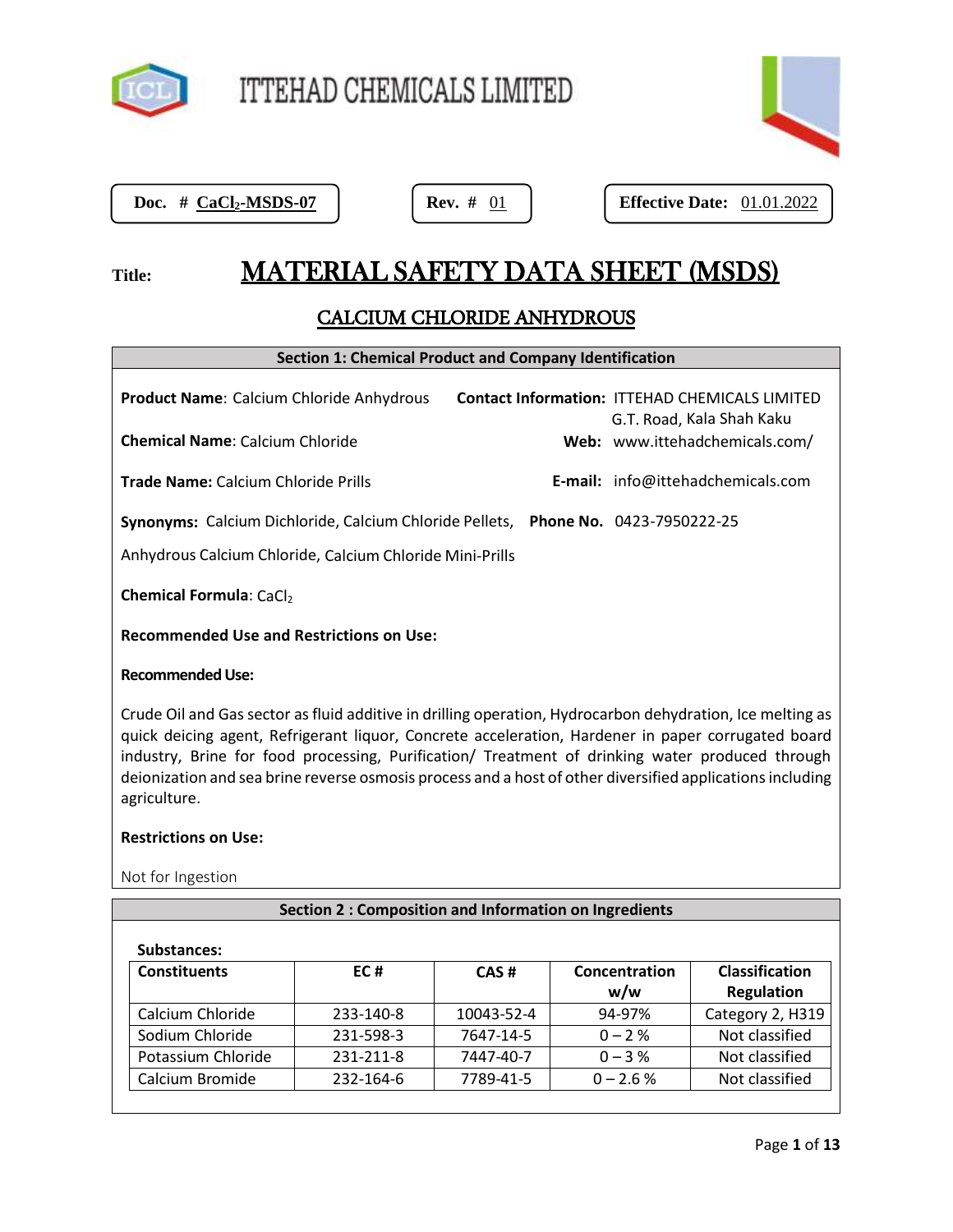| <b>Section 3: Hazards Identification</b>                                                    |                                                                                                                                                                                                                                                                |  |
|---------------------------------------------------------------------------------------------|----------------------------------------------------------------------------------------------------------------------------------------------------------------------------------------------------------------------------------------------------------------|--|
| <b>Classification of the Substance or Mixture</b>                                           |                                                                                                                                                                                                                                                                |  |
| According to Regulation EC No. 1278/2008 (CLP):                                             |                                                                                                                                                                                                                                                                |  |
| Serious eye damage/eye irritation, Hazard category 2,; H 319: causes serious eye irritation |                                                                                                                                                                                                                                                                |  |
| According to Directive 67/548/EEC: Xi; R36 irritating to eyes                               |                                                                                                                                                                                                                                                                |  |
| <b>Label Elements</b>                                                                       |                                                                                                                                                                                                                                                                |  |
| According to the CLP Regulation:                                                            |                                                                                                                                                                                                                                                                |  |
| <b>GHS Hazard Pictogram:</b>                                                                |                                                                                                                                                                                                                                                                |  |
|                                                                                             | GHS07: exclamation mark                                                                                                                                                                                                                                        |  |
| <b>Signal Word:</b>                                                                         | Warning                                                                                                                                                                                                                                                        |  |
| <b>Hazard Statement:</b>                                                                    | H319 Causes serious eye irritation<br>P280 Wear protective gloves/protective clothing/eye protection/face<br>protection                                                                                                                                        |  |
| <b>Precautionary Statements:</b>                                                            | P264 Wash hands thoroughly after handling<br>P305+P351+P338. If in Eyes: Rinse cautiously with water for several<br>minutes. Remove contact lenses, if present and easy to do. Continue<br>rinsing. P337+P313. If eye irritation persists: Get medical advice. |  |
| <b>Other Labels:</b>                                                                        |                                                                                                                                                                                                                                                                |  |
| Content:                                                                                    | Calcium Chloride94-99 %                                                                                                                                                                                                                                        |  |
| <b>Other Hazards:</b>                                                                       | The product can cause minor skin irritation and dry skin.                                                                                                                                                                                                      |  |
| <b>Section 4: First Aid Measures</b>                                                        |                                                                                                                                                                                                                                                                |  |
| <b>Description of First Aid Measures:</b>                                                   |                                                                                                                                                                                                                                                                |  |
| Inhalation:                                                                                 | Remove to fresh air, keep warm and rest. If symptoms persist; seek<br>medical attention.                                                                                                                                                                       |  |
| <b>Skin Contact:</b>                                                                        | Remove contaminated clothing. Wash off any skin contamination<br>immediately with plenty of water. Launder clothes before re-use.                                                                                                                              |  |
| <b>Eye Contact:</b>                                                                         | Remove contact lenses if present. Rinse eyes thoroughly with wash<br>solution or clean water for at least 10 minutes. Eyelids should be held<br>away from the eyeball to ensure thorough rinsing. Seek medical                                                 |  |

attention.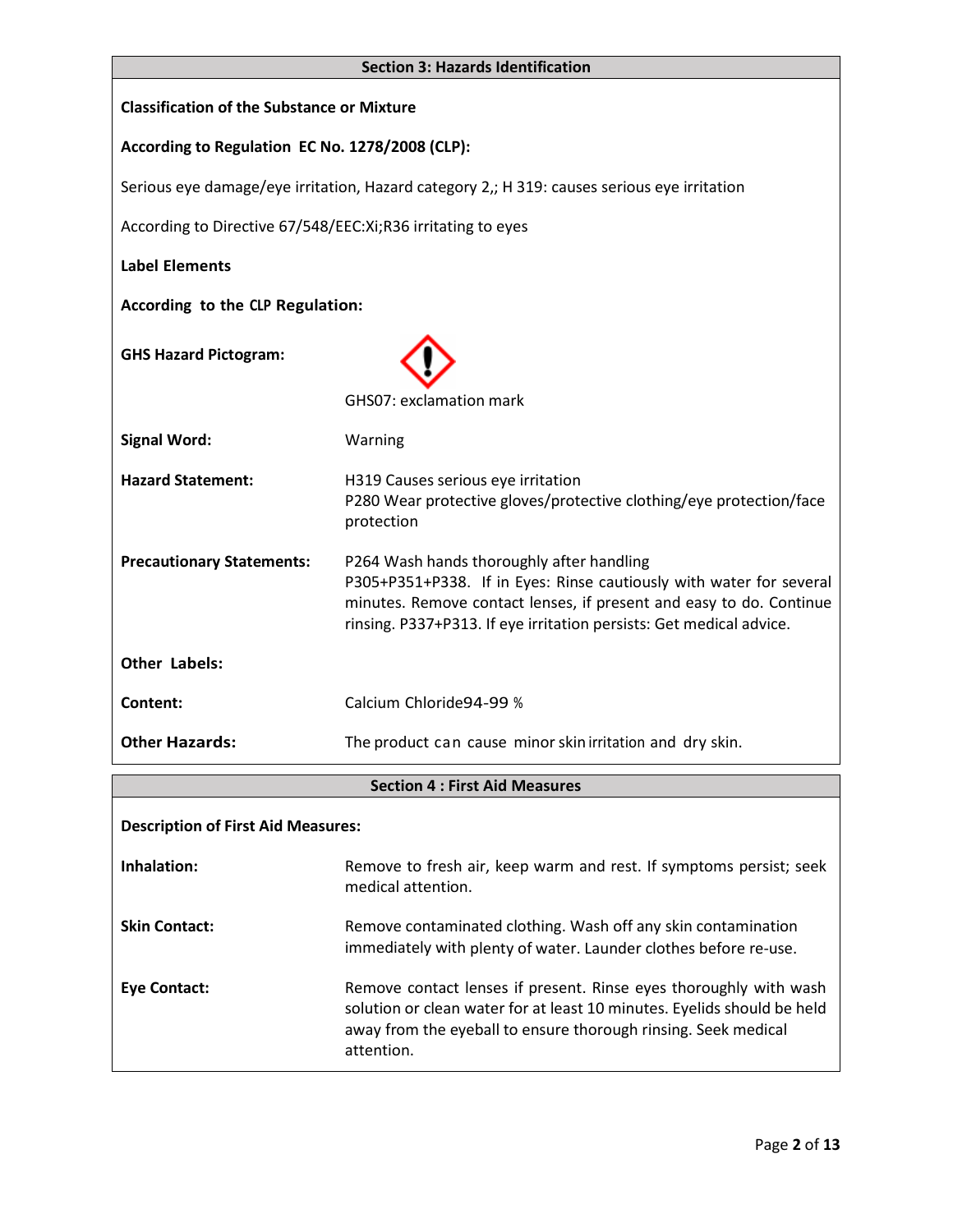| Ingestion:           | Do not induce vomiting. Wash out mouth with water and give<br>plenty of water to drink (at least 300 ml). Obtain medical advice if<br>symptoms persist.                                                                                                                                                  |
|----------------------|----------------------------------------------------------------------------------------------------------------------------------------------------------------------------------------------------------------------------------------------------------------------------------------------------------|
|                      | Most Important Symptoms and Effects, both Acute and Delayed                                                                                                                                                                                                                                              |
| Inhalation:          | Inhalation of aerosols from the product could irritate the respiratory<br>systems. For single exposure no irreversible effect is known.                                                                                                                                                                  |
| <b>Skin Contact:</b> | Could cause moderate skin irritation. The product will not give<br>delayed symptoms.                                                                                                                                                                                                                     |
| <b>Eye Contact:</b>  | Could cause severe irritation of the eye. If the eye is not washed<br>thoroughly, there is a risk of irreversible eye damage.                                                                                                                                                                            |
|                      | Could cause irritation of oesophagus and the stomach. No delayed or<br>irreversible symptoms are expected.                                                                                                                                                                                               |
|                      | Indication of any Immediate Medical Attention and Special Treatment Needed                                                                                                                                                                                                                               |
|                      | Do not induce vomiting. The product could be strengthened with the<br>hydrogen chloride from the stomach and cause irritation on<br>oesophagus or it might irritate the respiratory system. Wash out<br>mouth with water and give plenty of water to drink (at least 300 ml)<br>and observe the patient. |

# **Section 5: Fire and Explosion Data**

# **Flammable Properties:**

The product is not combustible.

#### **Extinguishing Media**

## **a. Recommended Extinguishing Media:**

Choose extinguishing media depending on surrounding fire e.g. Carbon dioxide, dry chemical powder or appropriate foam. Use water to keep non-leaking, fire exposed containers cool.

#### **b. Not Recommended Extinguishing Media:**

All extinguishing media are allowed; Select the appropriate extinguishing media depending on the surrounding fire.

# **Special Hazards Arising from the Substance or the Mixture:**

No special hazards.

#### **Advise for Fire Fighters:**

Protective actions and/or special protective equipment depending on surrounding fire.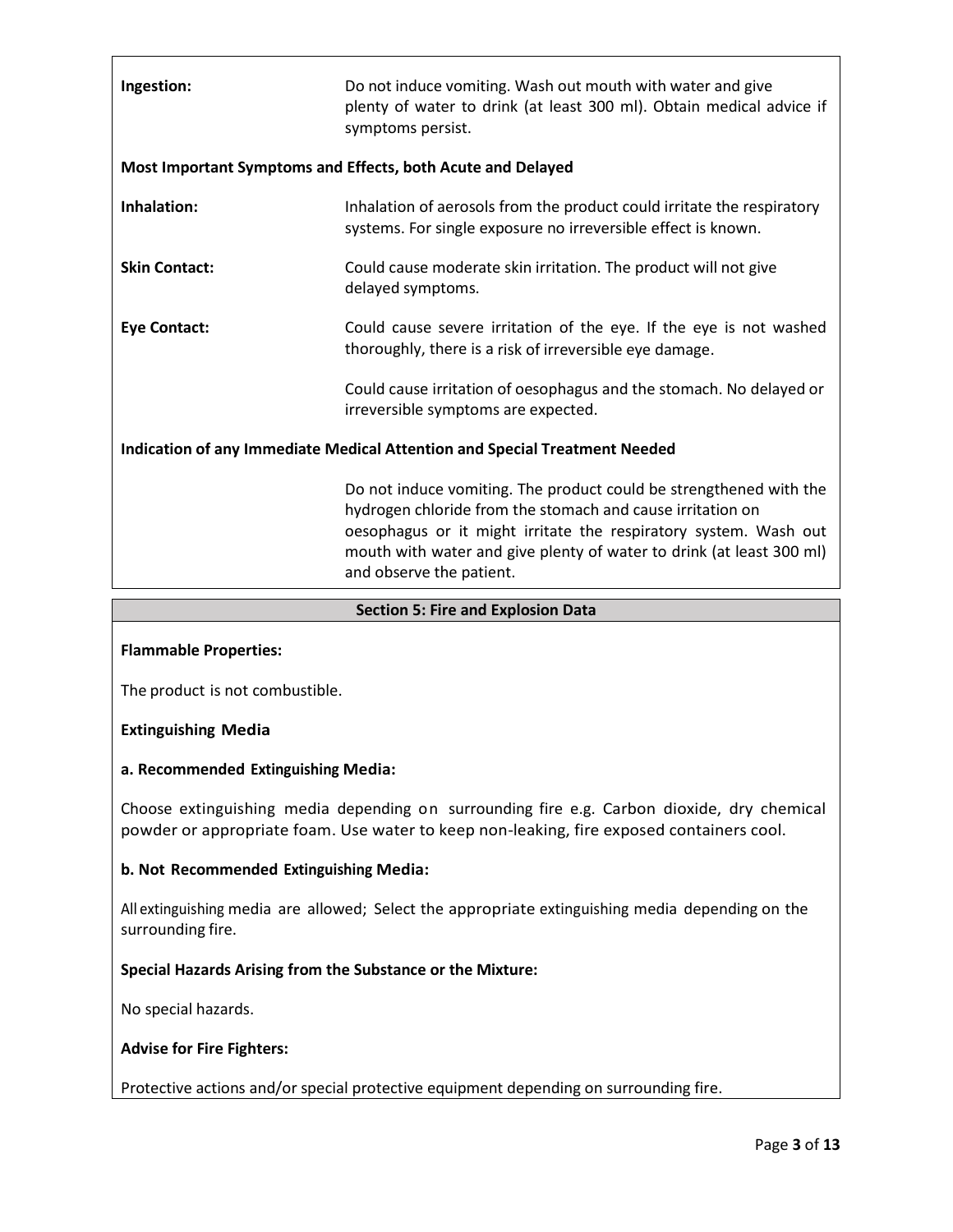#### **Section 6: Accidental Release Measures**

# **Personal Precautions, Protective Equipment and Emergency Procedures**

Keep irrelevant people out of accident region. Spilled material may cause a slipping hazard on some surfaces. To wear personal protective equipment (Section 8) to prevent any contamination of skin, eyes and personal clothing.

## **Environmental Precautions:**

Prevent uncontrolled discharges into the environment (rivers, water courses, sewers etc.). See relevant exposure scenarios covering intended use of calcium chloride as de-icing and dust control product.

#### **Methods and material for containment and cleaning up**

#### **Containment of a Spill:**

In case of large release to a sensitive environment: embank with sand or other inert material and collect the material.

#### **Cleaning up a Spill:**

Clean up spills as soon as they occur. Collect as much as possible in a suitable clean container, preferably for re-use, otherwise for disposal.

#### **Other Information Relating to Spills and Releases:**

Wash the spillage area with large quantities of water. Do not wash out with water in a sensitive environment.

# **Reference to other Sections:**

For waste measures, see Section 13.

# **Section 7: Handling and Storage**

#### **Precautions for Safe Handling:**

Operate in a well-ventilated area. Atmospheric levels should be controlled in compliance with the exposure scenarios and occupational exposure limits. Avoid inhalation of dusts. Avoid contact with skin and eyes. Wash contaminated skin or clothes immediately after contact with the product. Report any skin problems that may develop. For personal protection equipment and ventilation control measures, see Section 8. Do not eat, drink or smoke when handling the product. Wash hands after finishing working with the product.

# **Conditions for Safe Storage, Including any Incompatibilities:**

Store at a dry place, not above normal room temperature. Do not store with acids and/or strong oxidizing and/or reducing agents. Avoid excessive ventilation during storage as the product can absorb moisture from the air. No special exhaust ventilation required.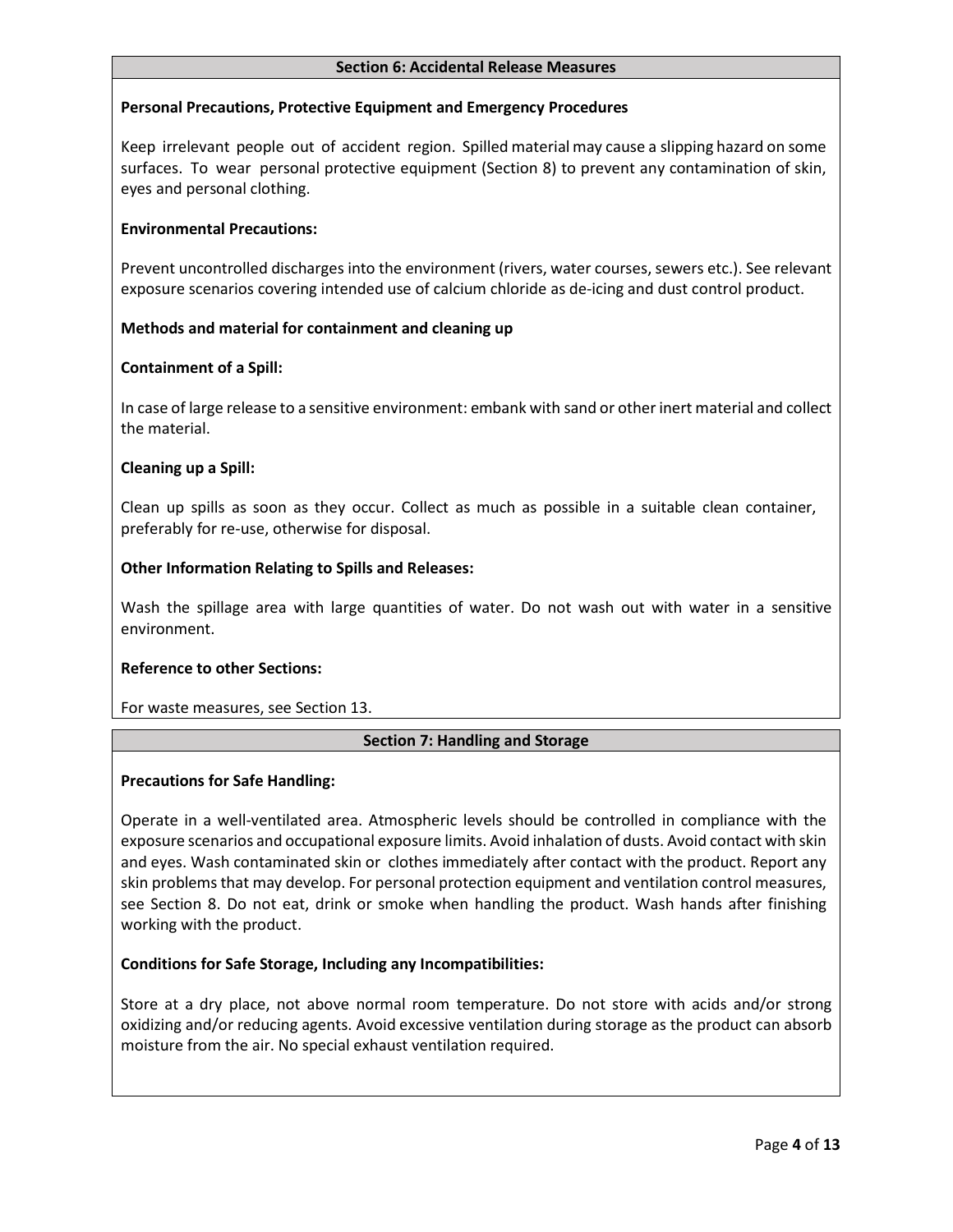# **Specific End use (S)**

No specific end uses. See the different exposure scenarios.

#### **Section 8: Exposure Controls/Personal Protection**

**Control Parameters:**

#### **National Occupational Exposure Limit Values, EH40, 2005 with Updates**

**Dust (inhalable amount of any dust):** Workplace Exposure Limit (WEL) 8h: 10 mg/m<sup>3</sup>

**Respirable Dust:** Workplace Exposure Limit (WEL) 8h: 4 mg/m<sup>3</sup>

#### **Derived No Effect Level (DNEL):**

Worker DNEL inhalation, long term 5 mg/m<sup>3</sup> (ES9)

Worker DNEL inhalation, short term 10 mg/m<sup>3</sup> (ES9)

Consumer, general population DNEL inhalation, long term 2.5 mg/m<sup>3</sup>

Consumer, general population DNEL inhalation, short term 5 mg/ $m<sup>3</sup>$ 

DNEL inhalation, long term systematic effects: no DNEL is derived. No long term effects are expected, also taking into account the recommended daily intake of 1000mg/kg bw CaCl<sub>2</sub>.

DNEL dermal, acute only needs to be derived if an acute toxicity hazard (leading to classification and labelling) has been identified and peak exposures are likely to occur. The available data do not trigger classification for acute systematic dermal toxicity.

DNEL dermal, long term effects: no DNEL is derived.

# **Predicted No Effect Concentration (PNEC):**

Deposition onto soil and plants\*): NE<sub>dep</sub> 150 g/m<sup>2</sup>. If the product is used for de-icing or dust control, see ES7.

Sensitive terrestrial plants: 215 mg chloride/kg. If the product is used for de-icing or dust control, see ES7.

PNEC water/marine: because the calcium and chloride concentration varies between aquatic ecosystems (0.06-210 mg/L), it is not considered useful to derive a generic PNEC water or PNEC marine (neither added or intermittent values).

PNEC fresh water/marine sediment: no toxicity data on fresh water or marine sediment organisms are available. Calcium chloride is present in the environment as calcium and chloride ions, which implies that it will not adsorb on particulate matter. It is not considered useful to derive a PNEC fresh water or PNEC marine sediment.

PNEC terrestrial: no toxicity data on terrestrial organisms are available. Calcium chloride is present in the environment as calcium and chloride ions, which implies that it will not adsorb on particulate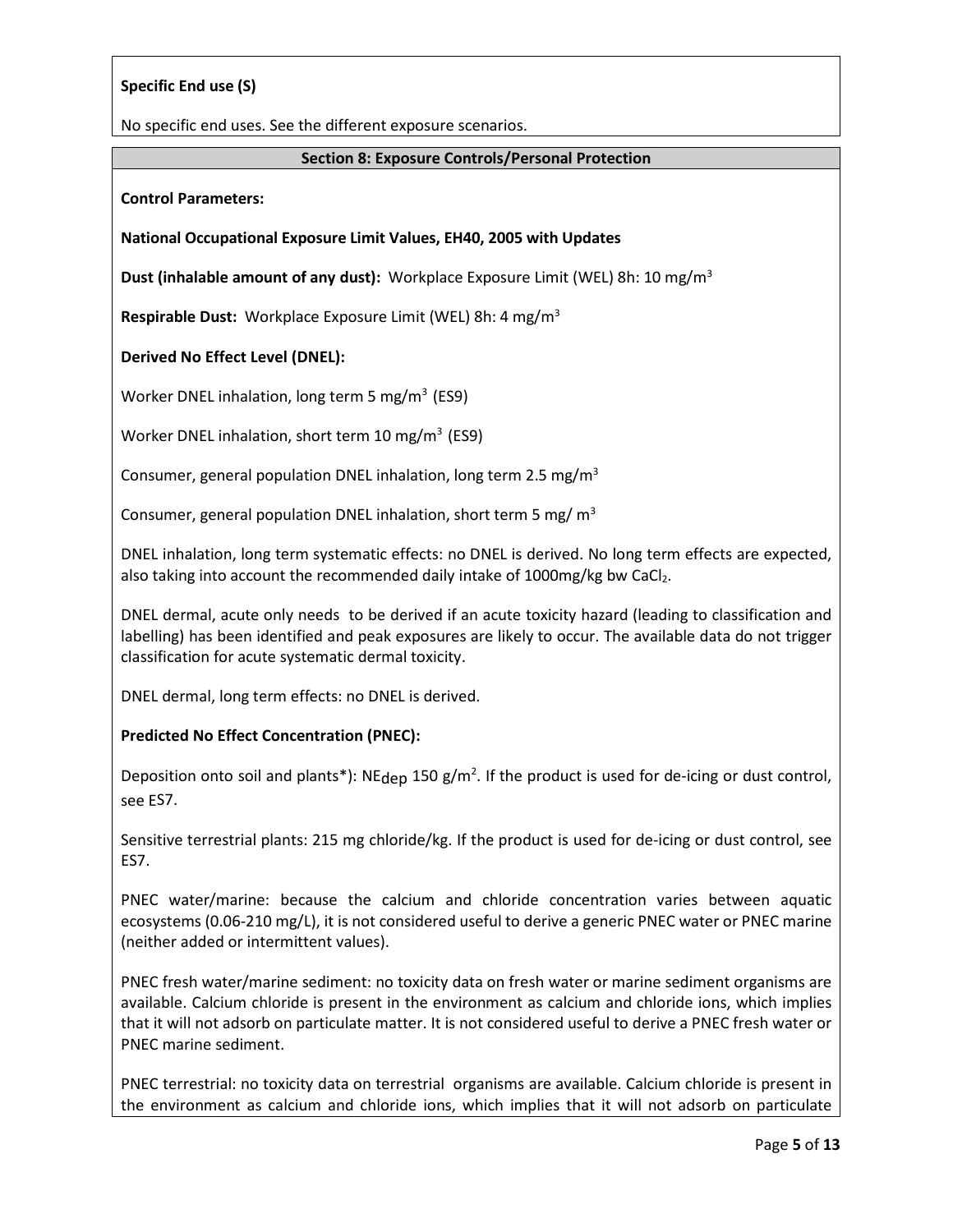matter. It is not considered useful to derive a PNEC terrestrial.

**PNEC Sewage Treatment Plant (STP):** No toxicity data on sewage treatment plant organisms are available. Because the calcium and chloride concentration varies between aquatic ecosystems, it is not considered useful to derive a generic PNEC STP or PNEC STP-added.

**PNEC Oral:** In view of the nutritional aspects, the metabolism and the mechanisms of action of calcium and chloride ions, it is not considered useful to derive a PNEC oral (secondary poisoning).

\*) A tentative PNEC, a so-called "no-effect deposition" (NEdep) was derived for the exposure route for deposition of calcium chloride via road salts or dust suppressors. It should be noted that although the units refer to exposure via air, this value reflects effects caused by calcium chloride from air into soil or onto plants' surface.

#### **Biological Limit Values:** None

#### **Recommended Surveillance Procedure:**

Normally not necessary. If there is a suspicion that occupational exposure limits or DNEL for inhalation values could be surpassed, measurements of calcium chloride dust (total dust as worst case) could be done.

#### **Exposure Controls**

**Technical Control Measures:** Handling of calcium chloride in prills form normally does not demand any special exhaust ventilation.

**Eye/face Protection:** Use suitable eye protection if eye contact is likely. Most materials for protective goggles and face visors will probably be suitable, e.g. polycarbonate.

#### **Skin Protection:**

**Hand Protection:** Wear gloves (tested to EN 374) if hand contamination is likely. Suitable glove materials are neoprene (chloroprene) and nitrile rubber. Permeation time for the material > 0.5 mm is probably 8 hours. Non suitable materials are leather gloves (material decomposition) Wash off any skin contamination immediately. Contaminated gloves should be carefully rinsed with water before re-use.

**Body Protection:** Normal working clothes are suitable.

**Respiratory Protection:** If calcium chloride liquid is handled normally, there is no demand of any respiratory protection.

| <b>Section 9: Physical and Chemical Properties</b>                                          |                  |  |
|---------------------------------------------------------------------------------------------|------------------|--|
| All data in this section is for the anhydrous calcium chloride, unless otherwise specified. |                  |  |
| Appearance:                                                                                 | Solid            |  |
| Colour:                                                                                     | White            |  |
| Odour:                                                                                      | <b>Odourless</b> |  |
| <b>Odour Threshold:</b>                                                                     | Not applicable   |  |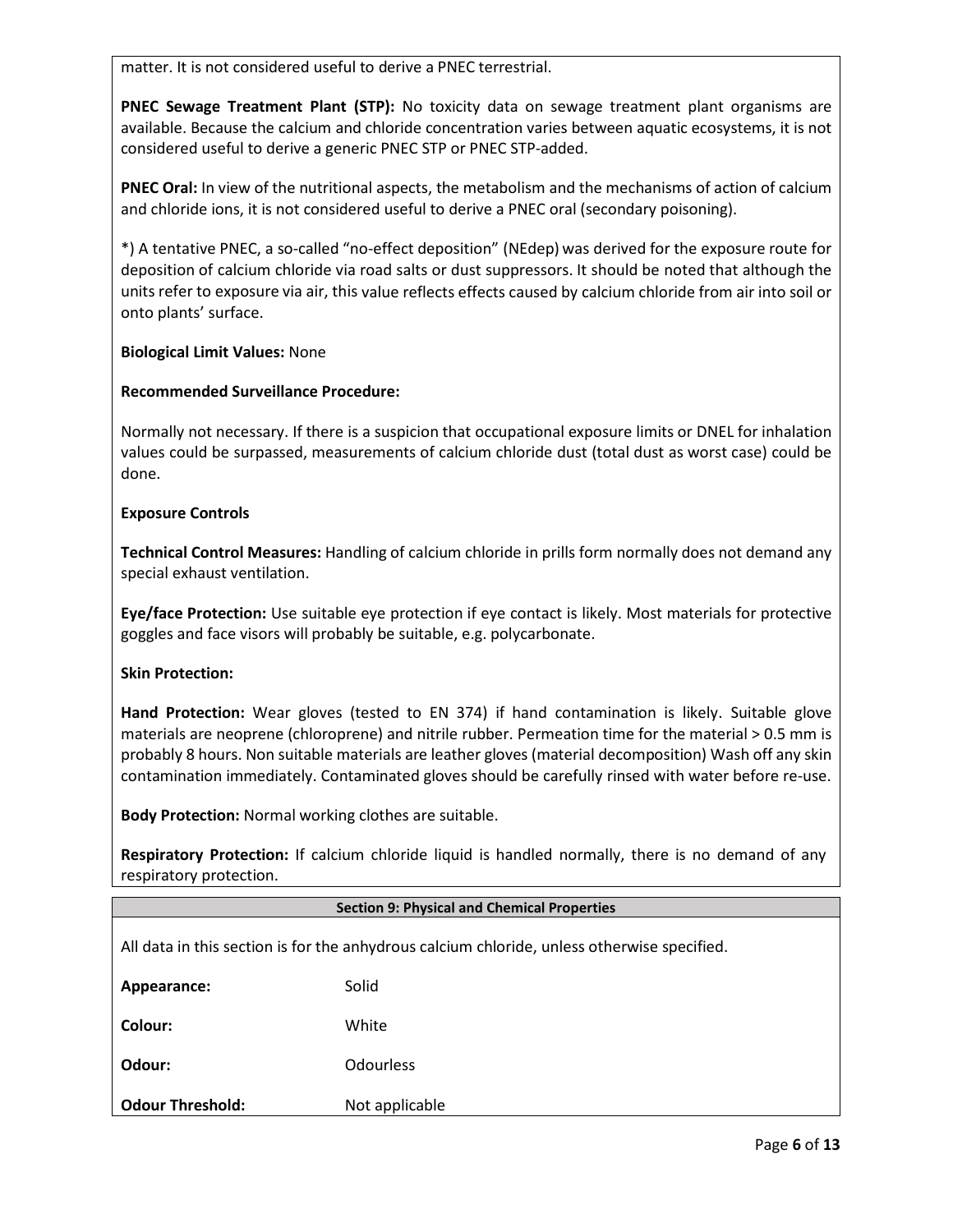| pH:                                              | 7-11 (10% water solution)                                                                                                   |  |
|--------------------------------------------------|-----------------------------------------------------------------------------------------------------------------------------|--|
| Melting Point/ Freezing Point: 782 °C            |                                                                                                                             |  |
| Initial Boiling Point/Boiling Range: > 1600 °C   |                                                                                                                             |  |
| <b>Flash Point:</b>                              | Not applicable                                                                                                              |  |
| <b>Evaporation Rate:</b>                         | Not applicable                                                                                                              |  |
| Flammability:                                    | The substance is non-flammable                                                                                              |  |
| <b>Upper/Lower Flammability</b>                  |                                                                                                                             |  |
| or Explosive Limits:                             | Not applicable                                                                                                              |  |
| <b>Vapour Pressure:</b>                          | 0.1 Pa at 20 °C                                                                                                             |  |
| <b>Vapour Density:</b>                           | Not applicable                                                                                                              |  |
| <b>Relative Density:</b>                         | 2.15 at 25 °C                                                                                                               |  |
|                                                  | 2.15 at 15 °C                                                                                                               |  |
| Solubility:                                      | 745 g/l at 20 °C                                                                                                            |  |
|                                                  | 1524 g/l at 100 °C                                                                                                          |  |
| <b>Partition Coefficient</b>                     |                                                                                                                             |  |
| n-Octanol/Water:                                 | Not applicable, inorganic substance                                                                                         |  |
| <b>Auto-Ignition Temperature:</b>                | Not applicable                                                                                                              |  |
| <b>Decomposition Temperature:</b> Not applicable |                                                                                                                             |  |
| <b>Viscosity:</b>                                | Not applicable for a solid product                                                                                          |  |
| <b>Explosive Properties:</b>                     | The substance is non-explosive                                                                                              |  |
| <b>Oxidizing Properties:</b>                     | The substance is non-oxidizing                                                                                              |  |
| <b>Section 10: Stability and Reactivity Data</b> |                                                                                                                             |  |
| <b>Reactivity:</b>                               | Calcium chloride can react with strong reducing or oxidizing agents.                                                        |  |
| <b>Chemical Stability:</b>                       | Calcium chloride is stable under recommended storage and handling<br>conditions.                                            |  |
|                                                  | Possibility of Hazardous Reactions: Calcium chloride can react violently with some strong reducing<br>and oxidizing agents. |  |
| <b>Conditions to Avoid:</b>                      | Strong reducing and oxidizing agents.                                                                                       |  |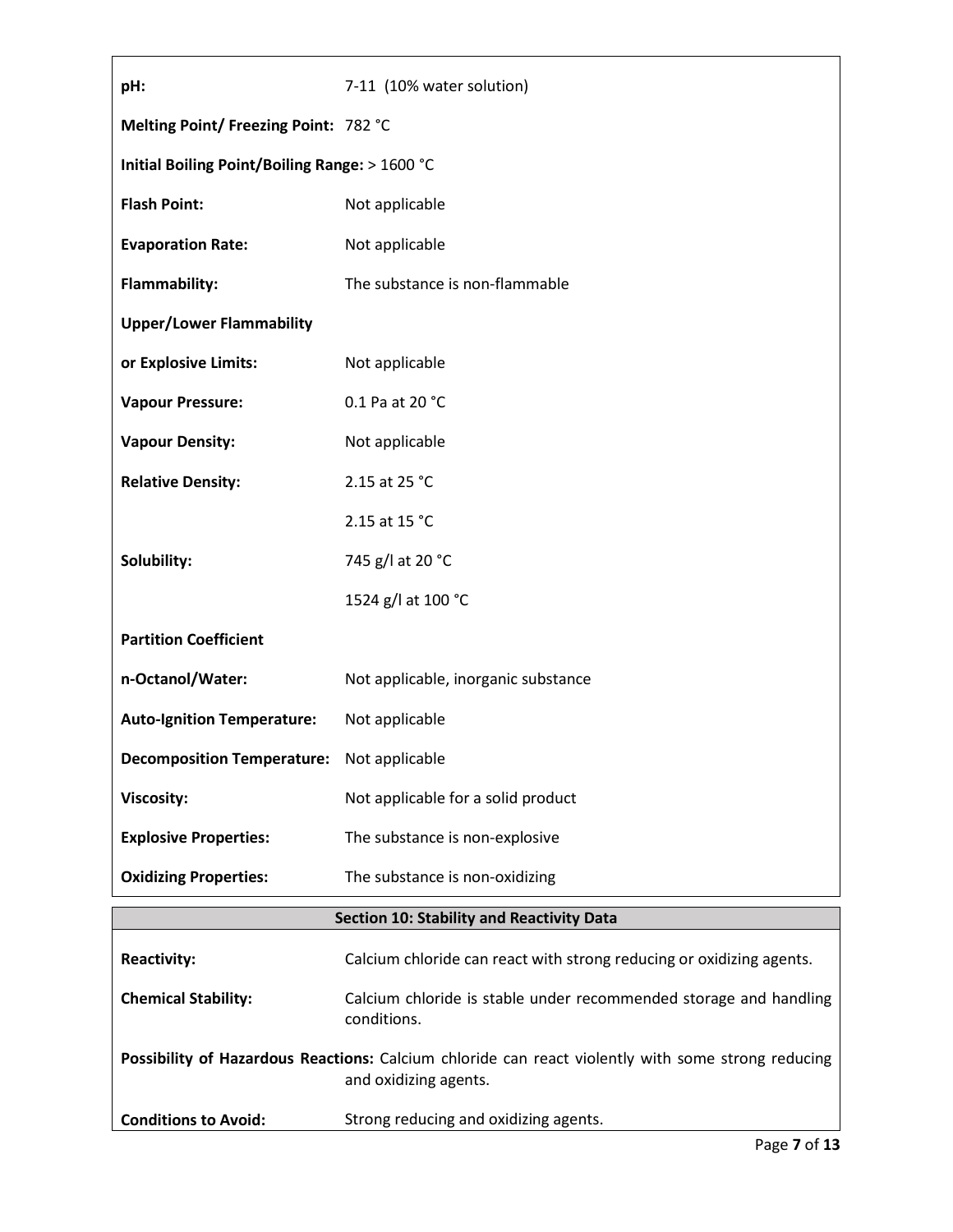**Incompatible Materials:** Calcium chloride can cause pitting of and corrosion of some grades of stainless steel. High temperature and stress conditions can promote stress corrosion cracking.

**Hazardous Decomposition Products:** None when used according to identified uses.

#### **Section 11: Toxicological Information**

# **Information on Toxicological Effects**

#### **Acute Toxicity:**

The acute toxicity of calcium chloride is low. The combined oral LD50 value in the GLP-compliant study with rat was 2301 mg/kg bw (Toxicological Laboratories Limited, 1987). The dermal LD50 value in the study with rabbits was above 2000 mg/kg. No reliable animal data are available on the acute inhalation toxicity; however, in accordance with Column 2 of REACH Annex VIII, the study does not need to be conducted, as sufficient data are available on two other routes of exposure, oral and dermal. In the acute inhalation toxicity study with rats of limited reliability, signs of irritation of the respiratory tract were described at both exposure levels (40 and 160 mg/m3), suggesting that inhalation of calcium chloride can cause an irritation of the respiratory tract. As no deaths were observed, LC50 was established to exceed 160 mg/m3.

In addition, Vinnikov et al. (1962) reported treating tuberculosis patients with aerosol inhalations of 2 -5% aqueous calcium chloride. The number of inhalations varied from below 10 (24 patients), till over 30 (2 patients). Several patients reported irritation of mucos membranes of pharinx and throat and unpleasant sensation in mouth already after the first inhalations. However, the frequency of such cases was described as minor by the authors. Overall calcium chloride inhalations were said to have beneficiary effects on disease symptoms (improved quality of spatum, decreased amounts of spatum, improved ease of spatum expellance, decreased frequency of coughing). These data are considered to prove that calcium chloride is not acutely toxic by inhalation.

#### **Skin Corrosion/irritation:**

Calcium chloride was found to be not irritating to rabbit skin in the GLP-compliant study, performed according to OECD Guideline 404. No effects were noted in any of three rabbits at any observation time points (1, 24, 48 and 72 hours) following an application of the anhydrous substance under occlusive dressing for 4 hours. However, all long term exposure with water solution with mild irritants could give atopic dermatitis and skin irritations for sensitive individuals.

# **Serious Eye Damage/Irritation:**

Eye irritation studies are available with anhydrous calcium chloride, calcium chloride dihydrate, calcium chloride hexahydrate and 33% aqueous solution, performed in accordance with OECD Guideline 405. In each study 100 mg of the material was instilled in an eye of three rabbits. No rinsing was performed. The results indicate that anhydrous calcium chloride is severely irritating to rabbit eyes. The cornea and conjunctiva were moderately to severely irritated in all rabbits from one hour till 14 days after treatment. Thereafter the eye of one rabbit recovered, but there was still a slight haze on the cornea, 21 days after treatment. In the two other rabbits the cornea and conjunctiva were still moderately irritated 21 days after treatment. The irritating properties of calcium chloride seem to diminish with a higher degree of hydratation: calcium chloride di- and tetrahydrates are irritating,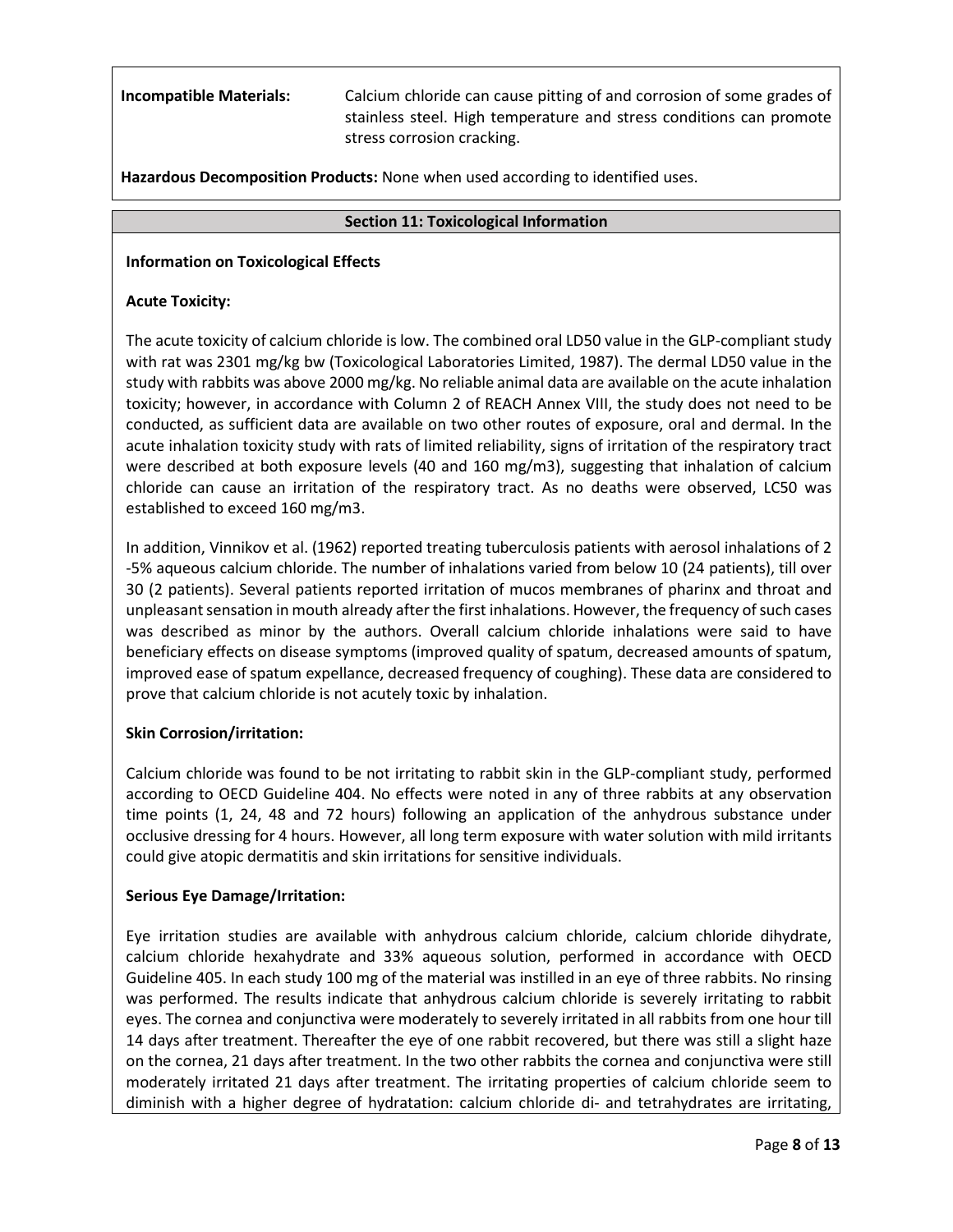calcium chloride hexahydrate is moderately irritating.

# **Respiratory or Skin Sensitization:**

Calcium chloride is not sensitizing to skin and respiratory tract. Calcium chloride is considered not to have any sensitising properties, based on the physiological role of both its constituent ions, as well as the fact that sensitising effects of both ions have never been reported, despite long term historical and wide dispersive use (e. g. via food and medication). In accordance with section 1`of REACH Annex XI, testing does not appear scientifically necessary.

# **Germ Cell Mutagenicity:**

Based on the results of two bacterial mutation assays and an in vitro chromosome aberration test in Chinese hamster lung fibroblasts, calcium chloride is considered not to have a genotoxic potential. Calcium and chloride are normal constituents of the body.

# **Carcinogenicity:**

Calcium chloride is not genotoxic in vivo. Calcium and chloride are both essential nutrients for humans and a daily intake of more than 1000 mg for each of the ions is recommended. Based on this information, it is concluded that the substance is not carcinogenic.

# **Reproductive Toxicity:**

Effects on fertility: in accordance with section 1 of REACH Annex XI, testing does not appear scientifically necessary, as calcium chloride will usually not reach the foetus or the male and female reproductive organs when exposed orally, dermally or by inhalation, as it does not become available systemically.

Developmental toxicity: it can be stated that the substance will neither reach the foetus nor reach male and female reproductive organs (as it does not become systemically available), which shows that there is no risk for developmental toxicity and no risk for toxicity to reproduction. An oral developmental study was performed in 3 species (mouse, rat and rabbit). In all three species no maternal or teratogenic effects were noted, and NOAEL 's were above highest dose given.

# **Specific TargetOrgan Toxicity (STOT)-Single Exposure**

Respiratory tract: Not irritating.

# **Specific TargetOrgan Toxicity (STOT)- Repeated Exposure**

Respiratory tract: Not irritating.

# **Aspiration Hazard:**

Experience of calcium chloride inhalation in humans. 65 tuberculosis patients (51 males, 14 females; age from below 30 till over 50) were treated with aerosol inhalations of 2 -5% aqueous calcium chloride. The number of inhalations varied from below 10 (24 patients), till over 30 (2patients). Several patients reported irritation of mucos membranes of pharinx and throat and unpleasant sensation in mouth already after the first inhalations. However, the frequency of such cases was described as minor by the authors. Overall calcium chloride inhalations were said to have beneficiary effects on disease symptoms (improved quality of spatum, decreased amounts of spatum, improved ease of spatum expellance, decreased frequency of coughing). These data are considered to prove that calcium chloride is not acutely toxic by inhalation.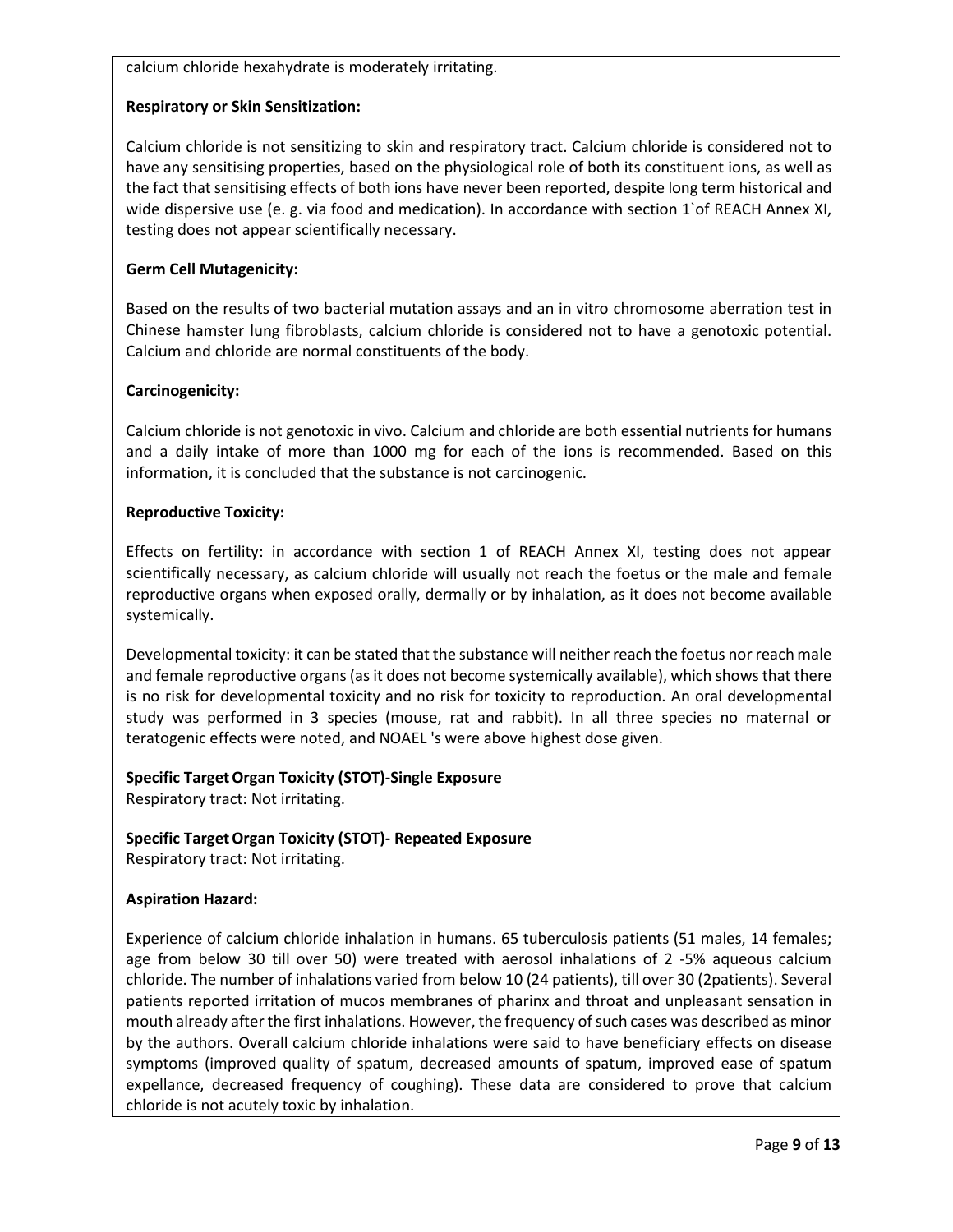# **Toxicity**

Calcium chloride is not classified as hazardous for the environment. Calcium and chloride are normally occurring ions in the entire ecosystem and release to the environment is not to have any long term negative effects. High amounts of chloride ions however cause local disturbance and damage in a sensitive environment.

## **Aquatic Toxicity, Acute:**

| Fish (Pimephales promelas):         | LC50 (96h): 4630 mg/L                                                                                                                                        |
|-------------------------------------|--------------------------------------------------------------------------------------------------------------------------------------------------------------|
|                                     | LC50 (48h): >6560 mg/L                                                                                                                                       |
|                                     | LC50 (24h): >6660 mg/L                                                                                                                                       |
|                                     | Method: other (EPA/600/4-90/027,EPA/600/6-91/003)                                                                                                            |
| <b>Crustaceans (Daphnia Magna):</b> | LC50 (48h): 2400 mg/L based on: mobility (static OECD 202)                                                                                                   |
|                                     | Algea (Pseudokirchneriella subcapitata): EC50 (72h): 2900 mg/L based on: biomass                                                                             |
|                                     | EC50 (72h): >4000 mg/L based on: growth rate                                                                                                                 |
|                                     | EC20 (72h): 1000 mg/L based on: biomass                                                                                                                      |
|                                     | OECD Guideline 201 (Alga, Growth Inhibition Test)                                                                                                            |
| <b>Aquatic Toxicity, Long Term</b>  |                                                                                                                                                              |
| Fish:                               | No reliable studies available. Calcium and chloride are<br>normally occurring ions in the entire ecosystem.                                                  |
| <b>Crustaceans (Daphnia Magna):</b> | EC50 (21d): 610 mg/L based on: reproductive impairment EC16<br>(21d): 320 mg/L based on: reproductive impairment LC50<br>(21d): 920 mg/L based on: mortality |
|                                     | <b>Method: Not mentioned</b>                                                                                                                                 |
| Algea:                              | EC10/LC10 or NOEC for freshwater algae: 1000 mg/L                                                                                                            |
|                                     |                                                                                                                                                              |

#### **Terrestrial Organisms:**

Calcium chloride is easily dissociated into calcium and chloride ions. Chloride ions will not absorb on particulate matter. The calcium ion may bind to soil particulate or may form stable inorganic salts with sulphate and carbonate ions, but calcium is naturally present in soil.

#### **Plants:**

Calcium is well known as an essential nutrient for higher plants and has important roles for cell wall formation, cell division and cell elongation. Chloride is an essential micronutrient for plants and has an important role in regulating osmotic pressure of cells (SIDS, 2002). Damage to roadside vegetation has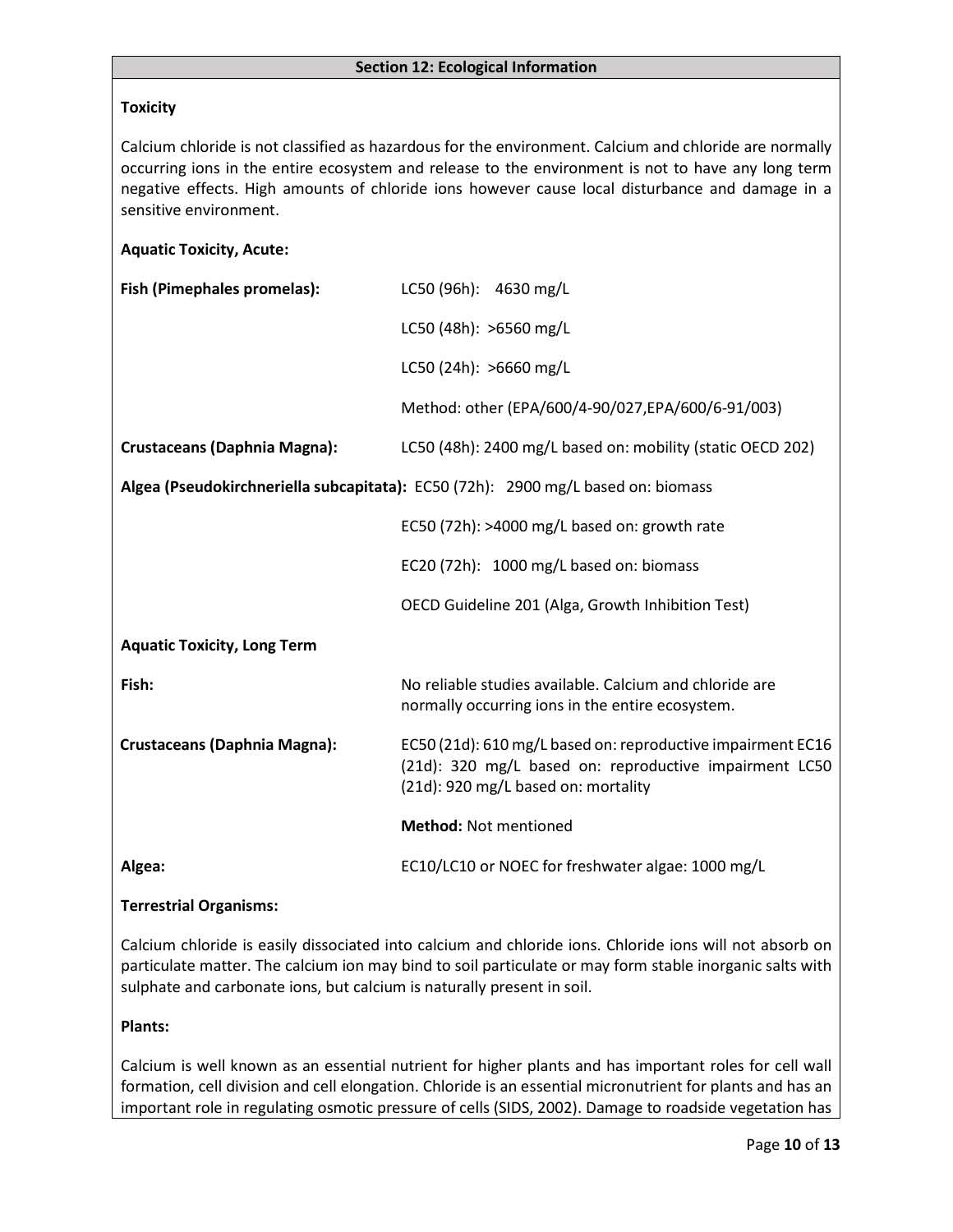been reported and is attributed largely to the absorption of salt splashed foliage. Sugar maples (*Acer saccharum*) were exposed to runoff of sodium chloride and calcium chloride for 6 winters (total treatment of 11.2 tonnes /ha per treatment and 15 treatments per winter at weekly intervals, equaling 11.2 kg/m<sup>2</sup> in total and 1.87 kg/m<sup>2</sup> in one season). Leaves of these maple trees contained 3 to 6 times the chloride concentration compared to a control stand. Damage to the maples varied but could be correlated with the chloride concentration in the leaf. From two field experiments with spruce tree (*Picea*sp.) carried out for ten weeks during a winter season, and a total dose of 1.5 kg/m2NaCl, CaCl<sub>2</sub> or a 75/25 NaCl/CaC<sub>12</sub> mixture, it was found that in the presence of calcium chloride the uptake of Cl-in the root was inhibited. Thus effects of calcium chloride are present but it depends on the amount of accumulated chloride.

# **Micro-Organisms Living Waste Water Treatment Plants:**

No studies available. Calcium plays a crucial role in strengthening cell walls. Chloride is also an essential micronutrient for bacteria and plays an important role in photosynthesis and osmoregulation. No adverse effect is suspected for micro-organisms living in sewage water treatment plants.

# **Persistence and Degradability:**

In accordance with column 2 of REACH Annex VII, the ready biodegradability test does not need to be conducted as the substance is inorganic.

# **Bio-accumulative Potential:**

Calcium chloride is easily dissociated into calcium and chloride ions. Both ions are essential constituents of the body of all animals. No bioaccumulation or bio-magnifications are expected for calcium chloride.

# **Mobility in Soil:**

Calcium chloride is easily dissociated into calcium and chloride ions. Chloride ions will not absorb on particulate matter. The calcium ion may bind to soil particulate or may form stable inorganic salts with sulphate and carbonate ions, but calcium is naturally present in soil.

# **Results of PBT and vPvB Assessment:**

Not applicable for an inorganic substance. In accordance with REACH Annex XIII inorganic substances do not need to be subjected to a PBT assessment.

# **Section 13: Disposal Considerations**

#### **Waste treatment methods**

If recycling or re-use of the product and/or packaging material is not practical, then the product/packaging material must be disposed of in accordance with local, state or national regulations. A suitable way of disposal is of calcium chloride landfill or controlled emission to a large recipient with naturally occurring levels of calcium and chloride ions, like the sea. Do not dispose of with acids or strong reducing or oxidizing agents.

Clean packaging material with water and dispose of the water in accordance with local regulations. Packaging material can be incinerated in a plant that has a permit from the competent authorities.

The waste codes of calcium chloride depend on where the waste is generated. As calcium chloride has a wide dispersive use in many areas, all relevant codes can not be given in this SDS.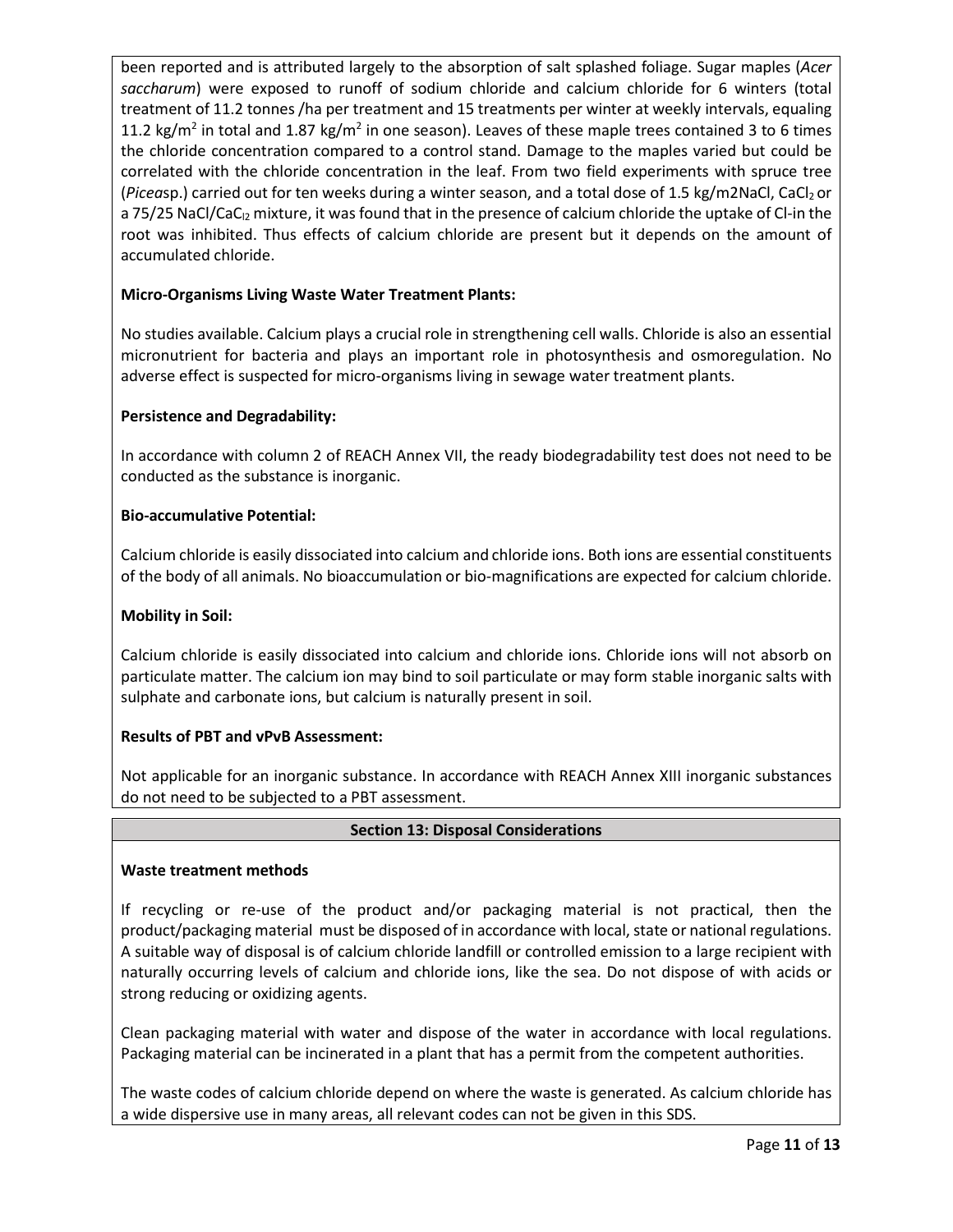# **European Waste Codes (EWC)for Packaging:**

15 01 02 (plastic packaging)

15 01 05 (big bags of composite packaging)

|                          | <b>Section 14: Transport Information</b> |
|--------------------------|------------------------------------------|
| <b>UN Number:</b>        | Not applicable                           |
| <b>Shipping Name:</b>    | Not regulated                            |
| Class:                   | Not applicable                           |
| <b>Packing Group:</b>    | Not applicable                           |
| <b>Marine Pollutant:</b> | Not available                            |

|                                                             | <b>Section 15: Other Regulatory Information</b>                                        |
|-------------------------------------------------------------|----------------------------------------------------------------------------------------|
| <b>Text of H and R Phrases:</b>                             | H314: Causes severe skin burns and eye damage.                                         |
|                                                             | H319 Causes serious eye irritation.                                                    |
|                                                             | P280 Wear protective gloves/protective<br>clothing/eye protection/face protection.     |
|                                                             | P305 + P351 IF IN EYES: Rinse cautiously with water for several minutes.               |
|                                                             | P337+P313 If eye irritation persists: Get medical<br>advice/attention. Xi = Irritating |
|                                                             | $C = Corrosive$                                                                        |
|                                                             | R34 Causes burns                                                                       |
|                                                             | R36 Irritating to eyes                                                                 |
| <b>Recommended Restrictions on Use: Further information</b> |                                                                                        |